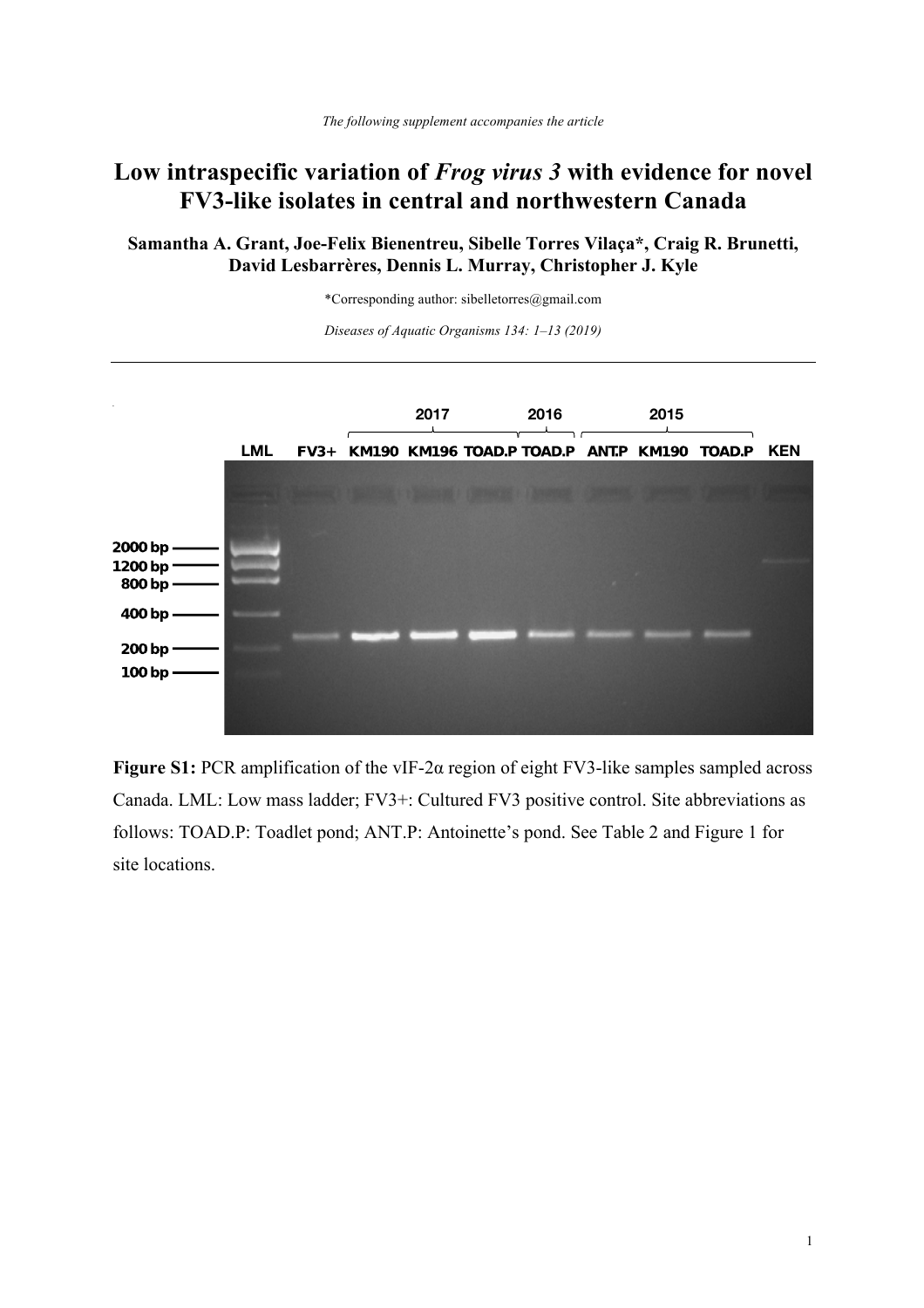

**Figure S2:** Maximum likelihood tree of the concatenated MCP and vIF-2α of 10 ranaviruses, with *Ambystoma tigrinum* virus (ATV) as an outgroup. Two of the three samples found within this study are shown with a black circle. The recombinant samples sequenced in this study were not included due to the recombinant nature of the genes potentially coming from two different ranaviruses. Sequences were named based on given names from genbank sequences. FV3: *Frog virus 3*; SSME: Spotted salamander Maine; STIV: Soft-shelled turtle iridovirus; RGV: Rana grylio virus; BIV: *Bohle iridovirus*; TFV: Tiger frog virus; CMTV: *Common Midwife toad virus*; GSIV: Chinese giant salamander iridovirus. See Tables 4 and 5 for nucleotide polymorphisms.

|                    |  | <b>Table S1:</b> Primers used for DNA analysis. Primer positions were relative to the <i>Frog Virus 3</i> |  |  |
|--------------------|--|-----------------------------------------------------------------------------------------------------------|--|--|
| genome (AY548484). |  |                                                                                                           |  |  |

| <b>Primer</b>         | Location        | Nucleotide sequence                        |
|-----------------------|-----------------|--------------------------------------------|
| <b>MCP</b> forward    | $97310 - 97330$ | $5'$ – TCC ACA GTC ACC GTG TAT CTT – 3'    |
| MCP reverse           | $98061 - 98044$ | $5'$ – TGC AGC AAA CGG ACA CTT – 3'        |
| $vIF-2\alpha$ forward | $32947 - 32969$ | $5'$ – AAC AAA TGC AAT GAC TGT AAA TG – 3' |
| $vIF-2\alpha$ reverse | $33195 - 33178$ | $5'$ – ACA CAA AGG GGC ACA GTC – 3'        |